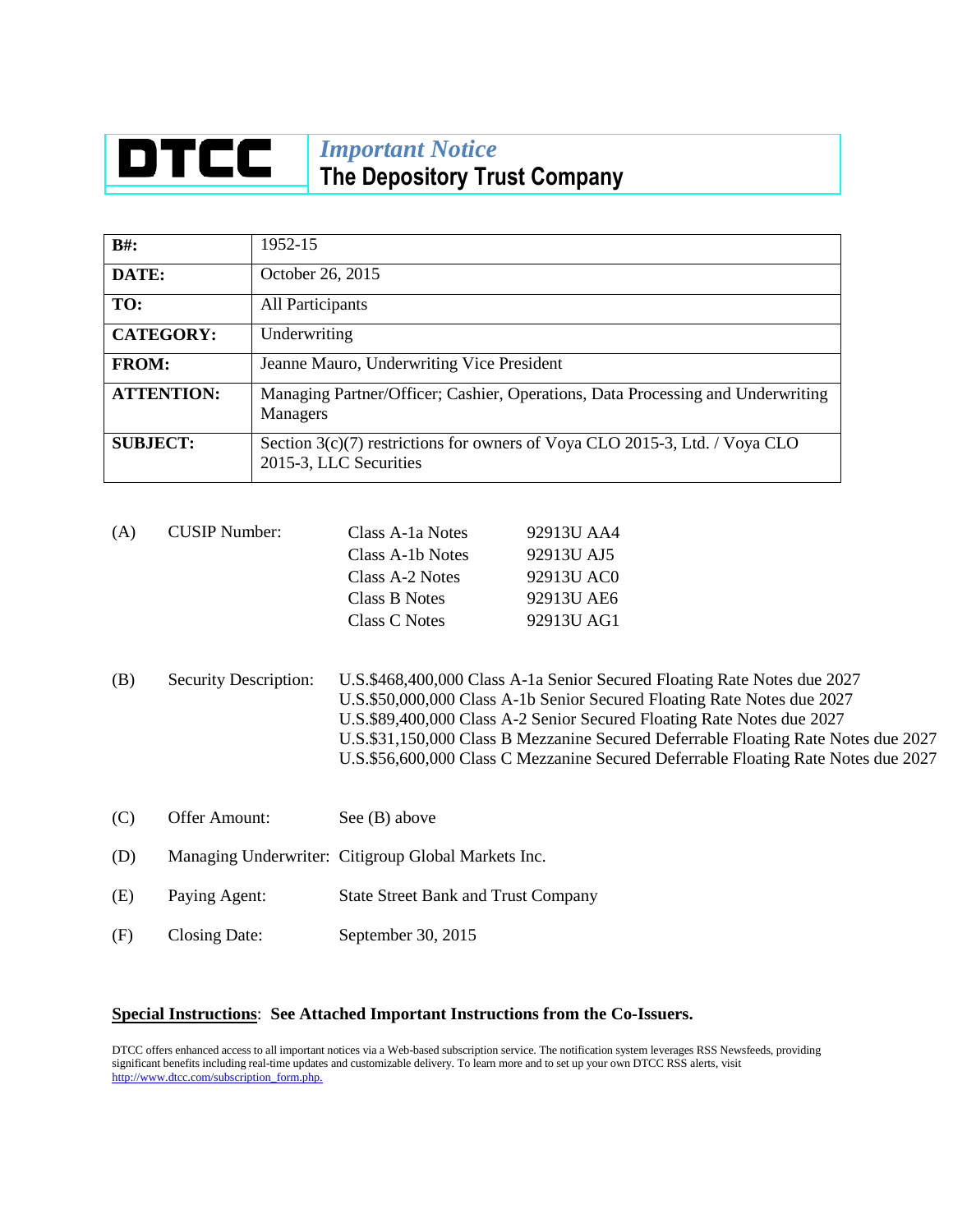## **Voya CLO 2015-3, Ltd.** c/o Appleby Trust (Cayman) Ltd. Clifton House, 75 Fort Street P.O. Box 1350 Grand Cayman, KY1-1108, Cayman Islands

**Voya CLO 2015-3, LLC** c/o CICS, LLC 225 West Washington Street Suite 2200 Chicago, Illinois 60606

| Class A-1a Notes | 92913U AA4 |
|------------------|------------|
| Class A-1b Notes | 92913U AJ5 |
| Class A-2 Notes  | 92913U AC0 |
| Class B Notes    | 92913U AE6 |
| Class C Notes    | 92913U AG1 |

The Co-Issuers and the Managing Underwriter referred to above are putting Participants on notice that they are required to follow these purchase and transfer restrictions with regard to the abovereferenced securities.

In order to qualify for the exemption provided by Section  $3(c)(7)$  under the Investment Company Act of 1940, as amended (the "Investment Company Act"), and the exemption provided by Rule 144A under the Securities Act of 1933, as amended (the "Securities Act"), offers, sales and resales of the Class A-1a Senior Secured Floating Rate Notes due 2027 (the "Class A-1a Notes"), the Class A-1b Senior Secured Floating Rate Notes due 2027 (the "Class A-1b Notes", and together with the Class A-1a Notes, the "Class A-1 Notes"), the Class A-2 Senior Secured Floating Rate Notes due 2027 (the "Class A-2 Notes", and together with the Class A-1 Notes, the "Class A Notes"), the Class B Mezzanine Secured Deferrable Floating Rate Notes due 2027 (the "Class B Notes") and the Class C Mezzanine Secured Deferrable Floating Rate Notes due 2027 (the "Class C Notes" and together with the Class A Notes and the Class B Notes, the "Securities") within the United States or to U.S. Persons may only be made in minimum denominations of \$250,000 (or other applicable authorized denomination pursuant to the Indenture) to "qualified institutional buyers" ("QIBs") within the meaning of Rule 144A that are also "qualified purchasers" ("QPs") within the meaning of Section  $2(a)(51)(A)$  of the Investment Company Act, unless otherwise permitted by the Indenture. Each purchaser of Securities (1) represents to and agrees with the Co-Issuers and the Managing Underwriter that (A) (i) the purchaser is a QIB who is a QP (a "QIB/QP"); (ii) the purchaser is not a broker-dealer which owns and invests on a discretionary basis less than \$25 million in securities of unaffiliated issuers; (iii) the purchaser is not a participant-directed employee plan, such as a  $401(k)$  plan; (iv) the QIB/QP is acting for its own account, or the account of another QIB/QP; (v) the purchaser is not formed for the purpose of investing in the Co-Issuers; (vi) the purchaser, and each account for which it is purchasing, will hold and transfer at least the minimum denomination of Securities; (vii) the purchaser understands that the Co-Issuers may receive a list of participants holding positions in its securities from one or more book-entry depositaries; and (viii) the purchaser will provide notice of the transfer restrictions to any subsequent transferees; or (B) it is not a U.S. Person and is purchasing the Securities outside the United States and (2) acknowledges that the Co-Issuers have not been registered under the Investment Company Act and the Securities have not been registered under the Securities Act and represents to and agrees with the Co-Issuers and the Managing Underwriter that, for so long as the Securities are outstanding, unless otherwise permitted by the Indenture, it will not offer, resell, pledge or otherwise transfer the Securities in the United States or to a U.S. Person except to a QIB that is also a QP in a transaction meeting the requirements of Rule 144A. Each purchaser further understands that the Securities will bear a legend with respect to such transfer restrictions. See "Transfer Restrictions" in the Voya CLO 2015-3, Ltd. Offering Circular.